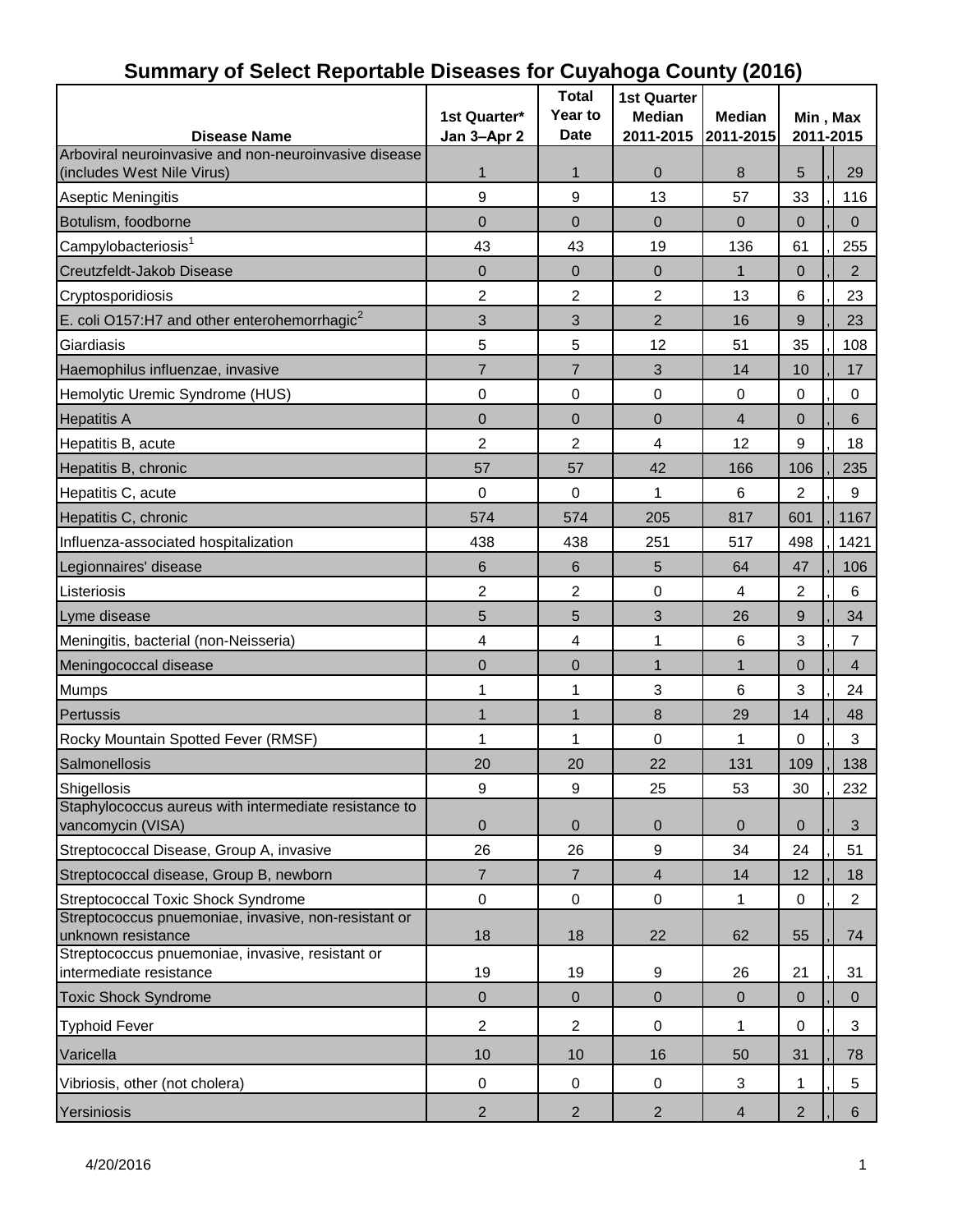| <b>Disease Name</b>                                                         | 1st Quarter*<br>Jan 3-Apr 2 | <b>Total</b><br>Year to<br><b>Date</b> | <b>1st Quarter</b><br><b>Median</b><br>2011-2015 | <b>Median</b><br>2011-2015 | Min, Max<br>2011-2015 |                |  |
|-----------------------------------------------------------------------------|-----------------------------|----------------------------------------|--------------------------------------------------|----------------------------|-----------------------|----------------|--|
| Arboviral neuroinvasive and non-neuroinvasive disease                       |                             |                                        |                                                  |                            |                       |                |  |
| (includes West Nile Virus)                                                  | 0                           | 0                                      | $\mathbf 0$                                      | 3                          | 0                     | 15             |  |
| <b>Aseptic Meningitis</b>                                                   | 8                           | 8                                      | 9                                                | 40                         | 17                    | 53             |  |
| Botulism, foodborne                                                         | $\overline{0}$              | $\overline{0}$                         | $\Omega$                                         | $\mathbf{0}$               | $\overline{0}$        | $\Omega$       |  |
| Campylobacteriosis <sup>1</sup>                                             | 29                          | 29                                     | 15                                               | 86                         | 37                    | 189            |  |
| Creutzfeldt-Jakob Disease <sup>2</sup>                                      | $\overline{0}$              | $\overline{0}$                         | $\overline{0}$                                   | $\mathbf 1$                | $\mathbf 0$           | $\overline{2}$ |  |
| Cryptosporidiosis                                                           | 2                           | 2                                      | 1                                                | 10                         | 5                     | 13             |  |
| E. coli O157:H7 and other enterohemorrhagic <sup>2</sup>                    | 3                           | 3                                      | $\overline{2}$                                   | 12                         | $\overline{7}$        | 16             |  |
| Giardiasis                                                                  | 4                           | 4                                      | 6                                                | 23                         | 20                    | 53             |  |
| Haemophilus influenzae, invasive                                            | 3                           | 3                                      | $\overline{2}$                                   | 10                         | $\overline{7}$        | 11             |  |
| Hemolytic Uremic Syndrome (HUS)                                             | $\pmb{0}$                   | $\mathbf 0$                            | 0                                                | $\mathbf 0$                | 0                     | 0              |  |
| <b>Hepatitis A</b>                                                          | 0                           | 0                                      | $\overline{0}$                                   | 4                          | $\mathbf 0$           | 6              |  |
| Hepatitis B, acute                                                          | $\overline{2}$              | $\overline{2}$                         | $\overline{2}$                                   | 6                          | 4                     | 13             |  |
| Hepatitis B, chronic                                                        | 26                          | 26                                     | 18                                               | 70                         | 57                    | 118            |  |
| Hepatitis C, acute                                                          | 0                           | $\boldsymbol{0}$                       | 1                                                | 2                          | 1                     | 3              |  |
| Hepatitis C, chronic                                                        | 316                         | 316                                    | 72                                               | 320                        | 239                   | 450            |  |
| Influenza-associated hospitalization                                        | 223                         | 223                                    | 155                                              | 288                        | 270                   | 764            |  |
| Legionnaires' disease                                                       | 5                           | 5                                      | $\mathfrak{S}$                                   | 36                         | 24                    | 57             |  |
| Listeriosis                                                                 | 2                           | 2                                      | 0                                                | 3                          | 1                     | 4              |  |
| Lyme disease                                                                | 3                           | 3                                      | 3                                                | 17                         | $\overline{7}$        | 28             |  |
| Meningitis, bacterial (non-Neisseria)                                       | 3                           | 3                                      | 0                                                | 2                          | 1                     | 5              |  |
| Meningococcal disease                                                       | $\overline{0}$              | $\overline{0}$                         | $\mathbf 0$                                      | $\overline{0}$             | $\overline{0}$        | $\overline{2}$ |  |
| <b>Mumps</b>                                                                | 0                           | 0                                      | $\overline{2}$                                   | 4                          | 3                     | 19             |  |
| Pertussis                                                                   | 1                           | 1                                      | 8                                                | 24                         | 9                     | 41             |  |
| Rocky Mountain Spotted Fever (RMSF)                                         | 1                           | 1                                      | 0                                                | 0                          | 0                     | $\overline{2}$ |  |
| Salmonellosis                                                               | 13                          | 13                                     | 14                                               | 84                         | 74                    | 95             |  |
| Shigellosis                                                                 | 5                           | 5                                      | 12                                               | 23                         | 14                    | 103            |  |
| Staphylococcus aureus with intermediate resistance to<br>vancomycin (VISA)  | $\mathbf 0$                 | $\mathbf 0$                            | $\mathbf 0$                                      | $\mathbf 0$                | $\overline{0}$        | $\overline{2}$ |  |
| Streptococcal Disease, Group A, invasive                                    | 18                          | 18                                     | $\,6$                                            | 22                         | 13                    | 27             |  |
| Streptococcal disease, Group B, newborn                                     | $\overline{2}$              | $\overline{2}$                         | $\mathbf{1}$                                     | $\overline{4}$             | 2                     | $\overline{7}$ |  |
| <b>Streptococcal Toxic Shock Syndrome</b>                                   | $\overline{0}$              | $\mathbf 0$                            | $\mathbf 0$                                      | 1                          | 0                     | $\mathbf{1}$   |  |
| Streptococcus pnuemoniae, invasive, non-resistant or<br>unknown resistance  | 10                          | 10                                     | 9                                                | 33                         | 26                    | 42             |  |
| Streptococcus pnuemoniae, invasive, resistant or<br>intermediate resistance | 14                          | 14                                     | 4                                                | 17                         | 12                    | 21             |  |
| <b>Toxic Shock Syndrome</b>                                                 | $\mathbf 0$                 | $\mathbf{0}$                           | $\mathbf 0$                                      | $\mathbf{0}$               | $\mathbf{0}$          | $\mathbf{0}$   |  |
| <b>Typhoid Fever</b>                                                        | 2                           | $\overline{c}$                         | $\pmb{0}$                                        | 0                          | 0                     | $\overline{2}$ |  |
| Varicella                                                                   | 6                           | 6                                      | 13                                               | 38                         | 27                    | 60             |  |
| Vibriosis, other (not cholera)                                              | $\pmb{0}$                   | $\boldsymbol{0}$                       | 0                                                | $\mathbf{3}$               | $\mathbf 0$           | 5              |  |
| Yersiniosis                                                                 | 1                           | 1                                      | $\mathbf{1}$                                     | $\mathfrak{S}$             | 1                     | $\overline{4}$ |  |

### **Summary of Select Reportable Diseases for CCBH (2016)**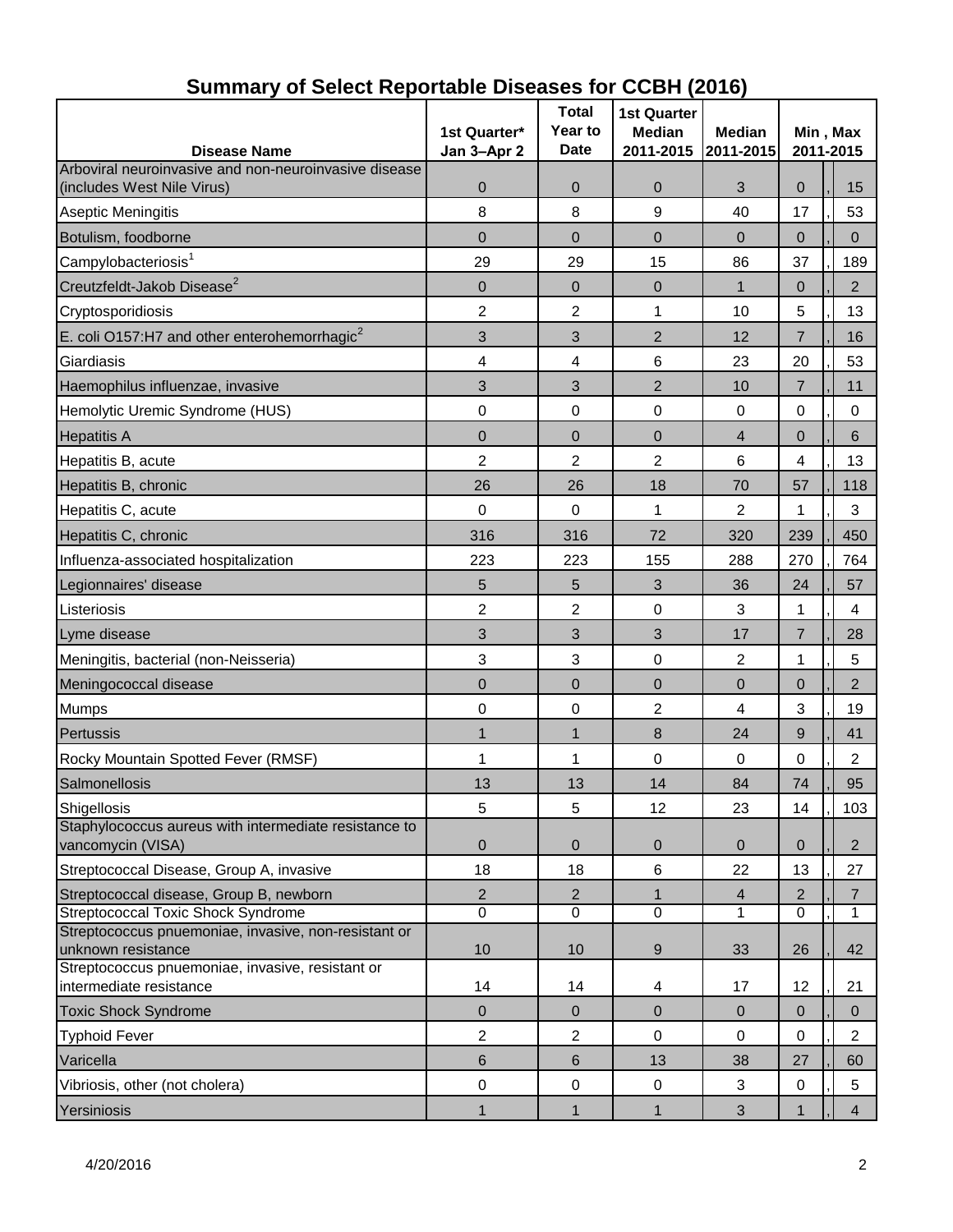| <b>Disease Name</b>                                                                 | 1st Quarter*<br>Jan 3-Apr 2 | <b>Total</b><br>Year to<br><b>Date</b> | <b>1st Quarter</b><br><b>Median</b><br>2011-2015 | <b>Median</b><br>2011-2015 |                | Min, Max<br>2011-2015 |                  |
|-------------------------------------------------------------------------------------|-----------------------------|----------------------------------------|--------------------------------------------------|----------------------------|----------------|-----------------------|------------------|
| Arboviral neuroinvasive and non-neuroinvasive disease<br>(includes West Nile Virus) | 1                           | $\mathbf 1$                            | 0                                                | 4                          | 1              |                       | 14               |
| Aseptic Meningitis                                                                  | 1                           | 1                                      | 4                                                | 22                         | 16             |                       | 62               |
| Botulism, foodborne                                                                 | $\overline{0}$              | $\overline{0}$                         | $\overline{0}$                                   | $\overline{0}$             | $\mathbf 0$    |                       | $\Omega$         |
| Campylobacteriosis <sup>1</sup>                                                     | 13                          | 13                                     | $\overline{7}$                                   | 37                         | 13             |                       | 64               |
| Creutzfeldt-Jakob Disease <sup>2</sup>                                              | $\overline{0}$              | $\overline{0}$                         | $\overline{0}$                                   | 0                          | $\mathbf 0$    |                       | 1                |
| Cryptosporidiosis                                                                   | 0                           | 0                                      | 0                                                | 3                          | 0              |                       | 8                |
| E. coli O157:H7 and other enterohemorrhagic <sup>2</sup>                            | 0                           | $\mathbf 0$                            | $\mathbf 0$                                      | $\overline{4}$             | $\overline{0}$ |                       | 6                |
| Giardiasis                                                                          | 1                           | 1                                      | 8                                                | 28                         | 13             |                       | 53               |
| Haemophilus influenzae, invasive                                                    | 4                           | $\overline{4}$                         | $\overline{0}$                                   | 3                          | $\overline{2}$ |                       | 6                |
| Hemolytic Uremic Syndrome (HUS)                                                     | 0                           | 0                                      | $\pmb{0}$                                        | 0                          | 0              |                       | $\mathbf 0$      |
| <b>Hepatitis A</b>                                                                  | 0                           | $\overline{0}$                         | $\overline{0}$                                   | $\overline{0}$             | $\Omega$       |                       | $\overline{2}$   |
| Hepatitis B, acute                                                                  | 0                           | $\mathbf 0$                            | 2                                                | 5                          | 4              |                       | 9                |
| Hepatitis B, chronic                                                                | 31                          | 31                                     | 22                                               | 84                         | 40             |                       | 115              |
| Hepatitis C, acute                                                                  | 0                           | 0                                      | 1                                                | 3                          | 1              |                       | $\overline{7}$   |
| Hepatitis C, chronic                                                                | 252                         | 252                                    | 107                                              | 492                        | 356            |                       | 709              |
| Influenza-associated hospitalization                                                | 209                         | 209                                    | 112                                              | 218                        | 204            |                       | 626              |
| Legionnaires' disease                                                               | 1                           | $\mathbf 1$                            | $\overline{2}$                                   | 30                         | 21             |                       | 46               |
| Listeriosis                                                                         | 0                           | 0                                      | $\mathbf 0$                                      | 1                          | 0              |                       | 2                |
| Lyme disease                                                                        | $\overline{2}$              | $\overline{2}$                         | 1                                                | 2                          | 2              |                       | $\boldsymbol{8}$ |
| Meningitis, bacterial (non-Neisseria)                                               | 1                           | 1                                      | 1                                                | $\overline{c}$             | 1              |                       | 4                |
| Meningococcal disease                                                               | 0                           | $\mathbf 0$                            | $\mathbf{1}$                                     | $\mathbf{1}$               | $\mathbf 0$    |                       | 4                |
| Mumps                                                                               | 1                           | 1                                      | 0                                                | $\overline{c}$             | 0              |                       | 5                |
| <b>Pertussis</b>                                                                    | $\overline{0}$              | $\overline{0}$                         | $\overline{0}$                                   | 5                          | 2              |                       | 7                |
| Rocky Mountain Spotted Fever (RMSF)                                                 | 0                           | 0                                      | 0                                                | 0                          | 0              |                       | 1                |
| Salmonellosis                                                                       | 5                           | 5                                      | 6                                                | 41                         | 33             |                       | 46               |
| Shigellosis                                                                         | 4                           | 4                                      | 3                                                | 28                         | 8              |                       | 126              |
| Staphylococcus aureus with intermediate resistance to<br>vancomycin (VISA)          | 0                           | 0                                      | $\mathbf 0$                                      | 0                          | 0              |                       | $\mathbf{1}$     |
| Streptococcal Disease, Group A, invasive                                            | 6                           | 6                                      | $\overline{4}$                                   | 13                         | 9              |                       | 23               |
| Streptococcal disease, Group B, newborn                                             | 5                           | $\sqrt{5}$                             | $\mathfrak{S}$                                   | 11                         | $\overline{7}$ |                       | 14               |
| Streptococcal Toxic Shock Syndrome                                                  | 0                           | $\mathbf 0$                            | $\mathbf 0$                                      | $\mathbf 0$                | 0              |                       | $\mathbf 1$      |
| Streptococcus pnuemoniae, invasive, non-resistant or<br>unknown resistance          | 8                           | 8                                      | 10                                               | 30                         | 22             |                       | 43               |
| Streptococcus pnuemoniae, invasive, resistant or<br>intermediate resistance         | 5                           | 5                                      | 4                                                | 9                          | 8              |                       | 11               |
| <b>Toxic Shock Syndrome</b>                                                         | 0                           | $\overline{0}$                         | $\pmb{0}$                                        | $\overline{0}$             | $\mathbf{0}$   |                       | $\mathbf 0$      |
| <b>Typhoid Fever</b>                                                                | 0                           | 0                                      | 0                                                | 1                          | 0              |                       | 1                |
| Varicella                                                                           | $\overline{4}$              | $\overline{4}$                         | 3                                                | 12                         | 4              |                       | 18               |
| Vibriosis, other (not cholera)                                                      | 0                           | $\pmb{0}$                              | $\pmb{0}$                                        | $\boldsymbol{0}$           | 0              |                       | $\mathbf{1}$     |
| Yersiniosis                                                                         | $\mathbf{1}$                | $\mathbf{1}$                           | $\mathbf{1}$                                     | 1                          | 1              |                       | 3 <sup>1</sup>   |

# **Summary of Select Reportable Diseases for City of Cleveland (2016)**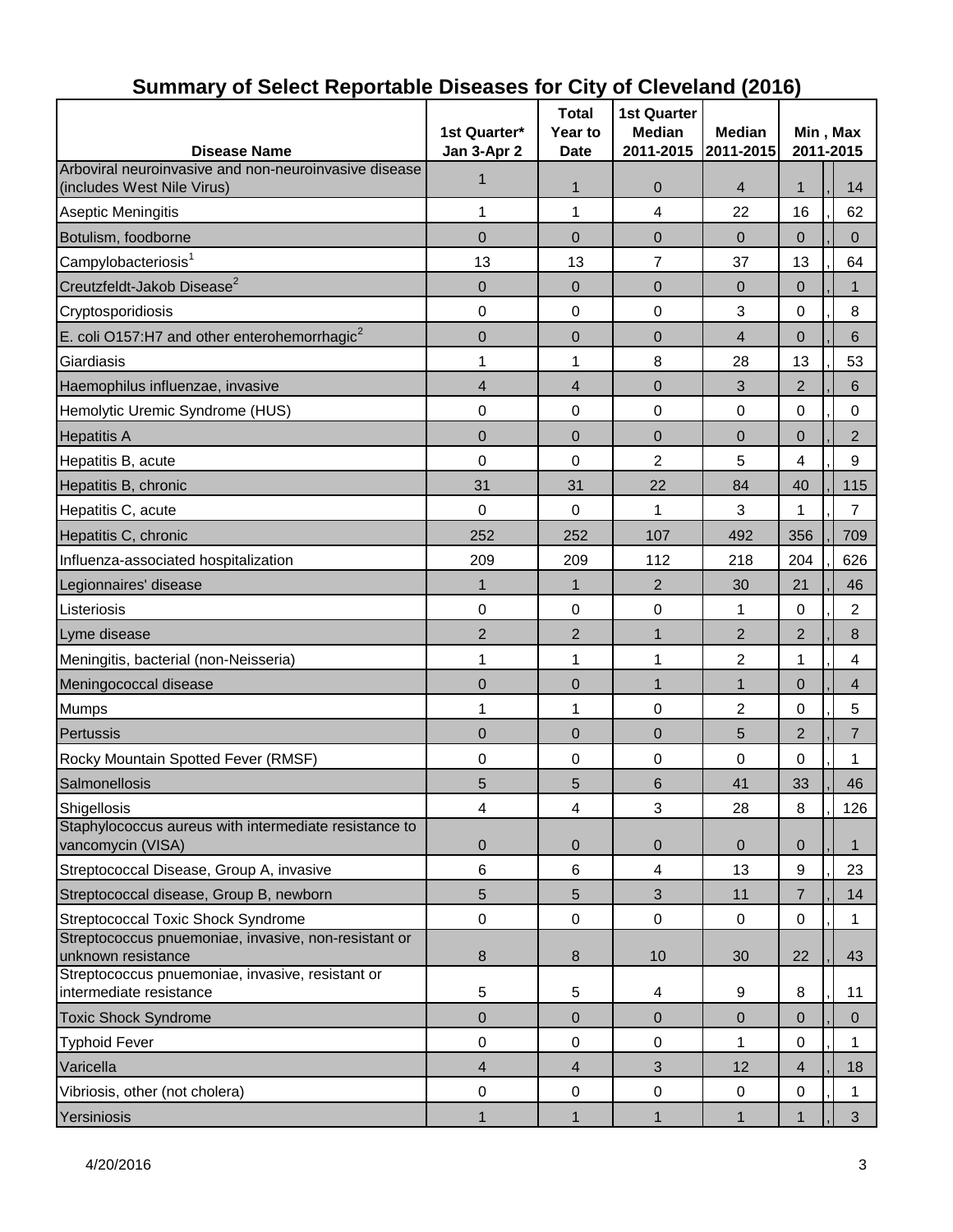| <b>Disease Name</b>                                                         | 1st Quarter*   | <b>Total</b><br>Year to<br><b>Date</b> | <b>1st Quarter</b><br><b>Median</b><br>2011-2015 | <b>Median</b><br>2011-2015 | Min, Max<br>2011-2015 |  |                |
|-----------------------------------------------------------------------------|----------------|----------------------------------------|--------------------------------------------------|----------------------------|-----------------------|--|----------------|
| Arboviral neuroinvasive and non-neuroinvasive disease                       | Jan 3-Apr 2    |                                        |                                                  |                            |                       |  |                |
| (includes West Nile Virus)                                                  | 0              | $\overline{0}$                         | 0                                                | $\mathbf 1$                | $\overline{0}$        |  | 1              |
| <b>Aseptic Meningitis</b>                                                   | 0              | 0                                      | 0                                                | 0                          | 0                     |  | $\overline{c}$ |
| Botulism, foodborne                                                         | $\overline{0}$ | 0                                      | 0                                                | $\overline{0}$             | 0                     |  | $\overline{0}$ |
| Campylobacteriosis <sup>1</sup>                                             | 1              | 1                                      | 1                                                | 3                          | $\overline{2}$        |  | 5              |
| Creutzfeldt-Jakob Disease <sup>2</sup>                                      | $\mathbf 0$    | $\mathbf 0$                            | $\mathbf 0$                                      | $\mathbf 0$                | $\overline{0}$        |  | $\overline{0}$ |
| Cryptosporidiosis                                                           | 0              | 0                                      | 0                                                | 1                          | 0                     |  | $\overline{c}$ |
| E. coli O157:H7 and other enterohemorrhagic $2$                             | $\mathbf 0$    | $\mathbf 0$                            | $\mathbf 0$                                      | $\mathbf 0$                | $\mathbf 0$           |  | $\overline{c}$ |
| Giardiasis                                                                  | 0              | 0                                      | $\pmb{0}$                                        | 0                          | 0                     |  | $\overline{c}$ |
| Haemophilus influenzae, invasive                                            | 0              | 0                                      | $\overline{0}$                                   | $\overline{0}$             | 0                     |  | $\overline{2}$ |
| Hemolytic Uremic Syndrome (HUS)                                             | 0              | 0                                      | 0                                                | 0                          | 0                     |  | 0              |
| <b>Hepatitis A</b>                                                          | $\overline{0}$ | $\overline{0}$                         | $\overline{0}$                                   | $\mathbf 0$                | $\overline{0}$        |  | 0              |
| Hepatitis B, acute                                                          | 0              | 0                                      | 0                                                | 0                          | 0                     |  | 1              |
| Hepatitis B, chronic                                                        | $\mathbf 0$    | $\mathbf 0$                            | $\mathbf 0$                                      | $\overline{2}$             | $\mathbf 0$           |  | 10             |
| Hepatitis C, acute                                                          | 0              | 0                                      | 0                                                | 0                          | 0                     |  | $\mathbf 0$    |
| Hepatitis C, chronic                                                        | 6              | 6                                      | $\overline{2}$                                   | 8                          | 5                     |  | 14             |
| Influenza-associated hospitalization                                        | 6              | 6                                      | 5                                                | 16                         | 14                    |  | 31             |
| Legionnaires' disease                                                       | $\overline{0}$ | $\mathbf 0$                            | $\overline{0}$                                   | $\mathbf 1$                | $\mathbf 0$           |  | 3              |
| Listeriosis                                                                 | 0              | 0                                      | 0                                                | 0                          | 0                     |  | $\mathbf 0$    |
| Lyme disease                                                                | $\mathbf 0$    | $\mathbf 0$                            | $\mathbf 0$                                      | $\mathbf{1}$               | $\mathbf 0$           |  | $\overline{4}$ |
| Meningitis, bacterial (non-Neisseria)                                       | 0              | 0                                      | 0                                                | 0                          | 0                     |  | 0              |
| Meningococcal disease                                                       | 0              | 0                                      | $\overline{0}$                                   | $\overline{0}$             | 0                     |  | $\overline{0}$ |
| <b>Mumps</b>                                                                | 0              | 0                                      | 0                                                | 0                          | 0                     |  | 0              |
| Pertussis                                                                   | $\overline{0}$ | 0                                      | $\overline{0}$                                   | $\mathbf 0$                | $\overline{0}$        |  | $\overline{0}$ |
| Rocky Mountain Spotted Fever (RMSF)                                         | 0              | 0                                      | 0                                                | 0                          | 0                     |  | 1              |
| Salmonellosis                                                               | $\overline{2}$ | $\overline{2}$                         | $\mathbf{1}$                                     | $\overline{2}$             | $\mathbf{1}$          |  | $\overline{7}$ |
| Shigellosis                                                                 | 0              | $\boldsymbol{0}$                       | $\pmb{0}$                                        | $\overline{2}$             | 1                     |  | 3              |
| Staphylococcus aureus with intermediate resistance to<br>vancomycin (VISA)  | 0              | 0                                      | $\mathbf 0$                                      | $\mathbf 0$                | $\mathbf 0$           |  | $\mathbf{0}$   |
| Streptococcal Disease, Group A, invasive                                    | $\overline{2}$ | $\overline{2}$                         | $\pmb{0}$                                        | $\mathbf 1$                | $\mathsf 0$           |  | 5              |
| Streptococcal disease, Group B, newborn                                     | $\mathsf 0$    | $\pmb{0}$                              | $\pmb{0}$                                        | $\mathbf{0}$               | $\pmb{0}$             |  | $\pmb{0}$      |
| Streptococcal Toxic Shock Syndrome                                          | $\pmb{0}$      | $\boldsymbol{0}$                       | $\pmb{0}$                                        | 0                          | 0                     |  | 1              |
| Streptococcus pnuemoniae, invasive, non-resistant or<br>unknown resistance  | 0              | 0                                      | $\mathbf{1}$                                     | 1                          | $\pmb{0}$             |  | $\overline{2}$ |
| Streptococcus pnuemoniae, invasive, resistant or<br>intermediate resistance | $\pmb{0}$      | 0                                      | 0                                                | 0                          | 0                     |  | 0              |
| <b>Toxic Shock Syndrome</b>                                                 | $\mathbf 0$    | $\mathbf 0$                            | $\overline{0}$                                   | $\mathbf 0$                | $\pmb{0}$             |  | $\pmb{0}$      |
| <b>Typhoid Fever</b>                                                        | 0              | 0                                      | $\mathbf 0$                                      | 0                          | 0                     |  | 0              |
| Varicella                                                                   | $\overline{0}$ | 0                                      | $\overline{0}$                                   | $\overline{0}$             | $\pmb{0}$             |  | $\overline{0}$ |
| Vibriosis, other (not cholera)                                              | $\pmb{0}$      | $\boldsymbol{0}$                       | $\pmb{0}$                                        | $\pmb{0}$                  | $\mathsf 0$           |  | $\pmb{0}$      |
| Yersiniosis                                                                 | $\pmb{0}$      | $\boldsymbol{0}$                       | $\pmb{0}$                                        | $\pmb{0}$                  | $\pmb{0}$             |  | $\mathbf{1}$   |

# **Summary of Select Reportable Diseases for City of Shaker Heights (2016)**